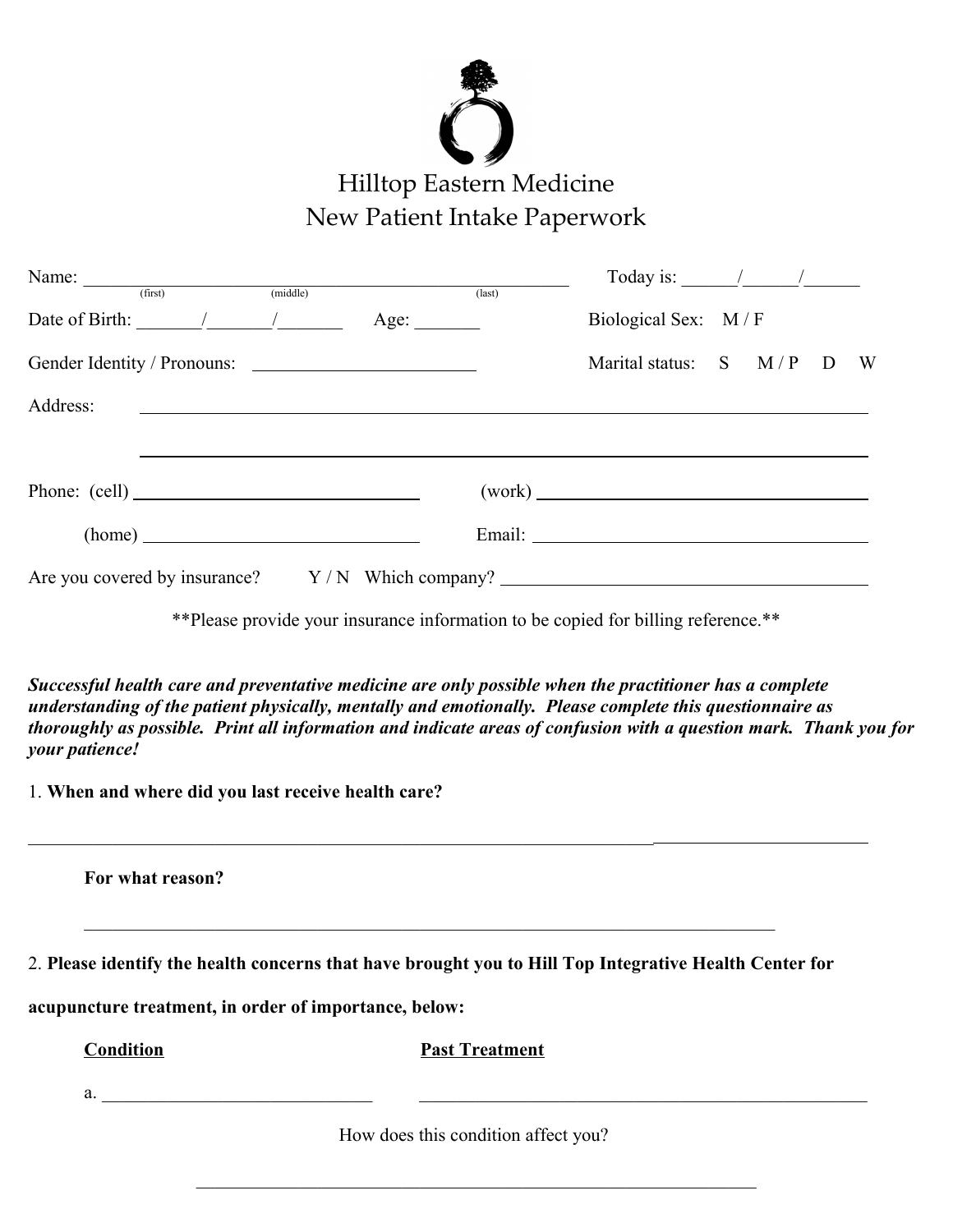| <b>Condition</b>                          | <b>Past Treatment</b>                                                                                                                                                                                                                         |  |
|-------------------------------------------|-----------------------------------------------------------------------------------------------------------------------------------------------------------------------------------------------------------------------------------------------|--|
|                                           |                                                                                                                                                                                                                                               |  |
|                                           | How does this condition affect you?                                                                                                                                                                                                           |  |
|                                           |                                                                                                                                                                                                                                               |  |
|                                           | c.<br>How does this condition affect you?                                                                                                                                                                                                     |  |
| $d_{\cdot}$                               | <u> 1989 - Andrea Santa Andrea Santa Andrea Santa Andrea Santa Andrea Santa Andrea Santa Andrea Santa Andrea San</u>                                                                                                                          |  |
|                                           | How does this condition affect you?                                                                                                                                                                                                           |  |
|                                           | <u> 1989 - Johann John Stein, mars an deutscher Stein und der Stein und der Stein und der Stein und der Stein und</u><br>3. If applicable, please list any foods, drugs, or medications you are hypersensitive or allergic to (please include |  |
| reaction):                                |                                                                                                                                                                                                                                               |  |
|                                           | ,我们也不能在这里的人,我们也不能在这里的人,我们也不能在这里的人,我们也不能在这里的人,我们也不能在这里的人,我们也不能在这里的人,我们也不能在这里的人,我们也                                                                                                                                                             |  |
|                                           | <u> 1989 - Johann Stoff, deutscher Stoffen und der Stoffen und der Stoffen und der Stoffen und der Stoffen und de</u><br>4. Please list any medications (prescribed and over-the-counter), vitamins, and supplements you are currently        |  |
| taking (please include dosage, if known): |                                                                                                                                                                                                                                               |  |
|                                           |                                                                                                                                                                                                                                               |  |
|                                           |                                                                                                                                                                                                                                               |  |
|                                           | 5. Do you have any reason to believe you may be pregnant?<br>Y<br>N                                                                                                                                                                           |  |
| If so, how far along are you?             |                                                                                                                                                                                                                                               |  |
| 6. Do you have any infectious diseases? Y | $\mathbf N$                                                                                                                                                                                                                                   |  |
|                                           |                                                                                                                                                                                                                                               |  |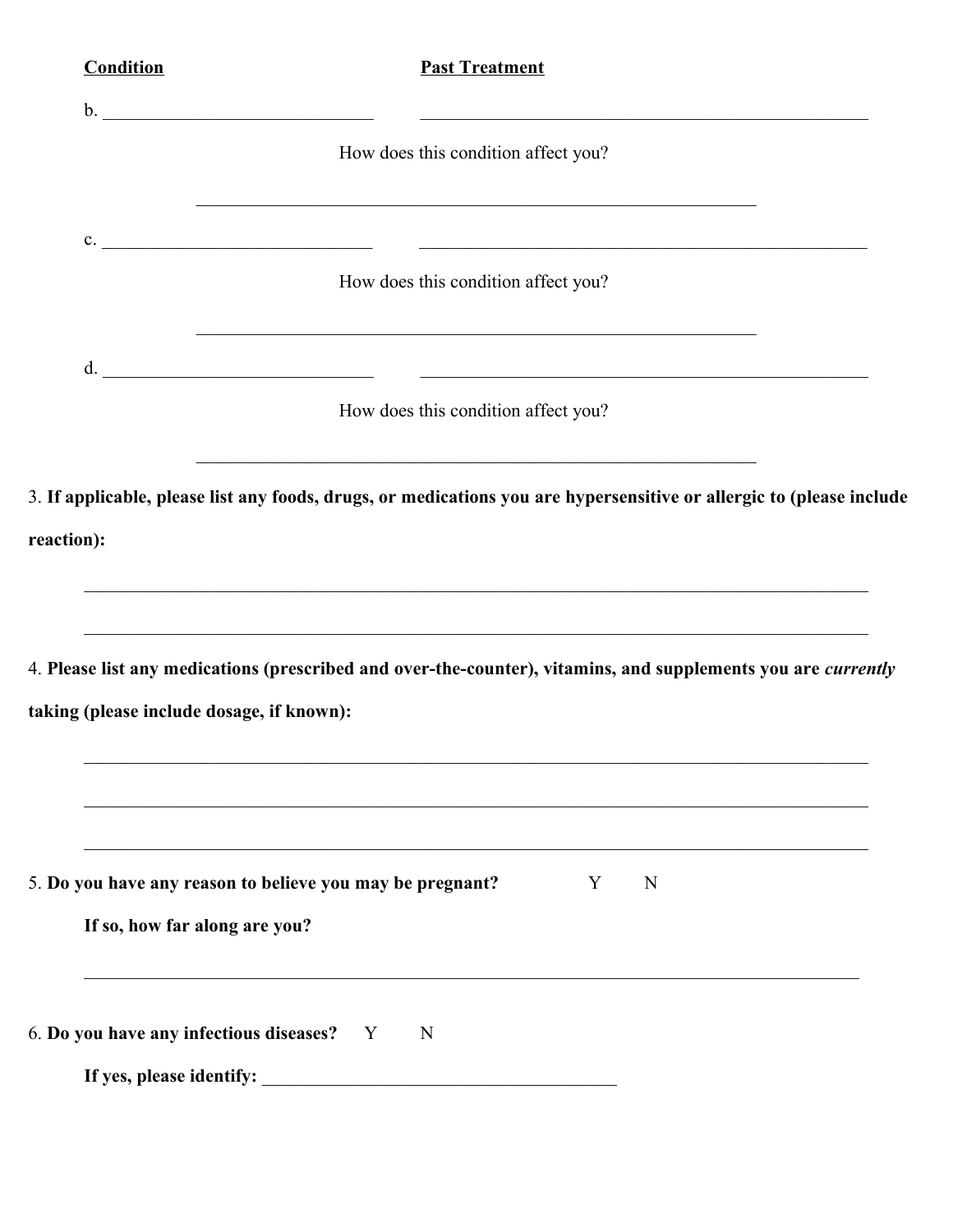7. **Family History:**

 $\overline{a}$ 

 $\overline{a}$ 

 $\overline{a}$ 

|                                              | Do you share any symptoms, ailments, or diseases (even if not those that have brought you in for treatment |
|----------------------------------------------|------------------------------------------------------------------------------------------------------------|
| today) with any of your biological family? Y |                                                                                                            |
| If yes, please explain:                      |                                                                                                            |

|                                                              |             | Weight: Currently: __________                                                                                                                                                                                                 |           | Past Maximum: ___________<br>When? $\qquad \qquad$                                        |     |             |
|--------------------------------------------------------------|-------------|-------------------------------------------------------------------------------------------------------------------------------------------------------------------------------------------------------------------------------|-----------|-------------------------------------------------------------------------------------------|-----|-------------|
|                                                              |             |                                                                                                                                                                                                                               |           |                                                                                           |     |             |
| 10. Childhood Illness (please circle any that you have had): |             |                                                                                                                                                                                                                               |           |                                                                                           |     |             |
| <b>Scarlet Fever</b>                                         | Diphtheria  | <b>Rheumatic Fever</b>                                                                                                                                                                                                        | Mumps     | Measles                                                                                   |     |             |
| <b>German Measles</b>                                        | Chicken Pox |                                                                                                                                                                                                                               |           |                                                                                           |     |             |
| 11. Immunizations (please circle any that you have had):     |             |                                                                                                                                                                                                                               |           |                                                                                           |     |             |
| Polio<br>Tetanus                                             |             | Measles/Mumps/Rubella                                                                                                                                                                                                         | Pertussis | Diphtheria                                                                                | Hib | Hepatitis B |
| Others:                                                      |             |                                                                                                                                                                                                                               |           |                                                                                           |     |             |
| 12. Hospitalizations and Surgeries:                          |             |                                                                                                                                                                                                                               |           |                                                                                           |     |             |
| Reason                                                       |             |                                                                                                                                                                                                                               | When      |                                                                                           |     |             |
|                                                              |             | the control of the control of the control of the control of the control of the control of the control of the control of the control of the control of the control of the control of the control of the control of the control |           | the control of the control of the control of the control of the control of the control of |     |             |
|                                                              |             | and the control of the control of the control of the control of the control of the control of the control of the                                                                                                              |           |                                                                                           |     |             |
|                                                              |             |                                                                                                                                                                                                                               |           |                                                                                           |     |             |
|                                                              |             |                                                                                                                                                                                                                               |           |                                                                                           |     |             |
| 13. X-Rays/CAT Scans/MRI's/NMR's/Special Studies:            |             |                                                                                                                                                                                                                               |           |                                                                                           |     |             |
| Reason                                                       |             |                                                                                                                                                                                                                               | When      |                                                                                           |     |             |
|                                                              |             |                                                                                                                                                                                                                               |           |                                                                                           |     |             |
|                                                              |             |                                                                                                                                                                                                                               |           |                                                                                           |     |             |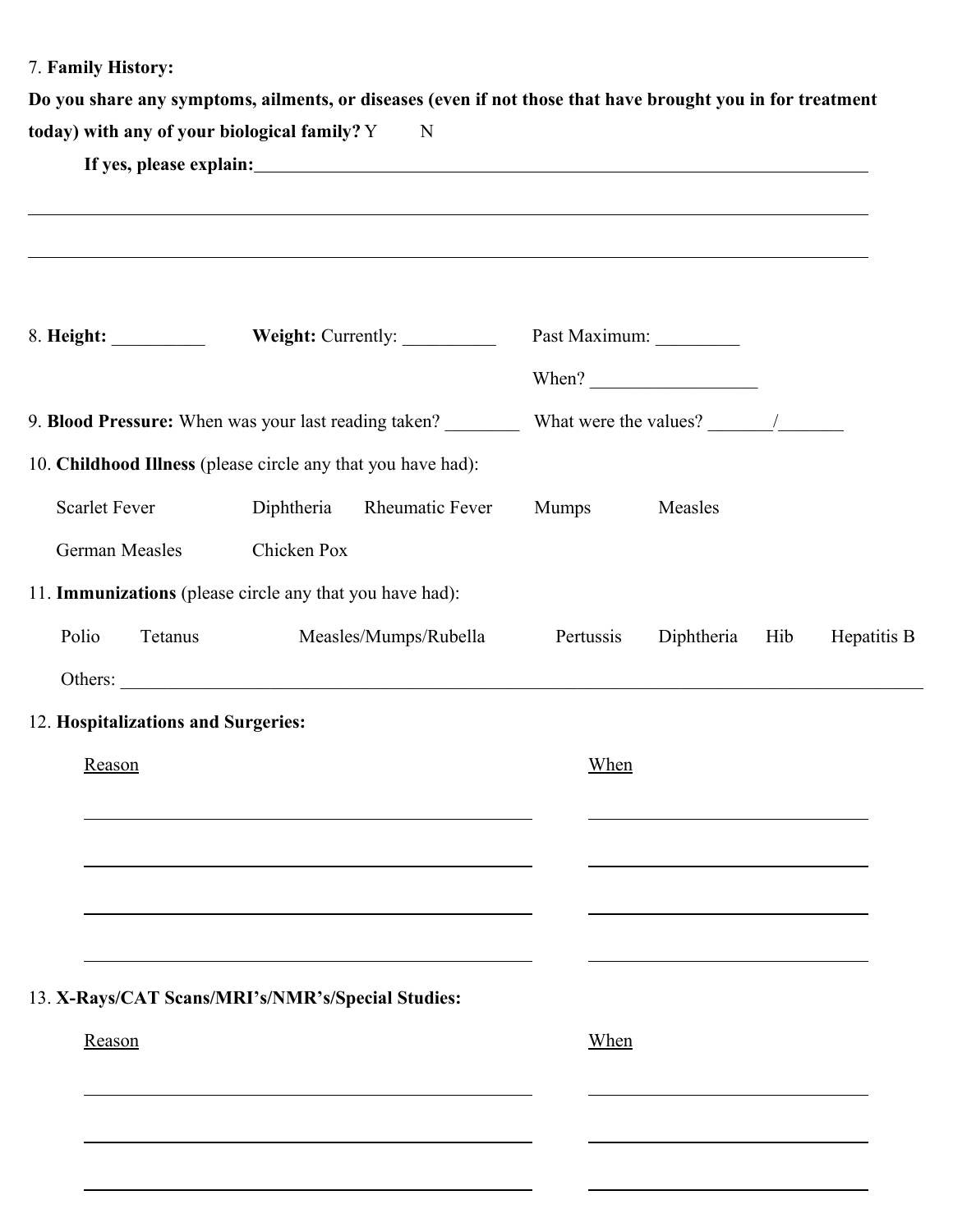*The following section contains lists of symptoms per region of the body. Please CIRCLE any that you currently experience and UNDERLINE any that you have had in the past. Thank you.*

| 14. Emotional                                                  |                                     |                 |                                      |                      |                             |                |                   |
|----------------------------------------------------------------|-------------------------------------|-----------------|--------------------------------------|----------------------|-----------------------------|----------------|-------------------|
| Mood Swings                                                    | Nervousness                         |                 | <b>Mental Tension</b>                |                      |                             |                |                   |
| 15. Energy and Immunity                                        |                                     |                 |                                      |                      |                             |                |                   |
| Fatigue                                                        | Slow Wound Healing                  |                 |                                      | Chronic Infections   |                             |                |                   |
| Chronic Fatigue Syndrome                                       |                                     |                 |                                      |                      |                             |                |                   |
| 16. Head, Eye, Ear, Nose, and Throat<br><b>Impaired Vision</b> |                                     | Eye Pain/Strain |                                      | Glaucoma             | Glasses/Contacts            |                |                   |
| Tearing/Dryness                                                | <b>Impaired Hearing</b>             |                 | Ear Ringing                          |                      | Earaches                    | Headaches      |                   |
| <b>Sinus Problems</b>                                          | Nose Bleeds                         |                 | Frequent Sore Throats Teeth Grinding |                      |                             |                |                   |
| TMJ/Jaw Problems                                               | Hay Fever                           |                 |                                      |                      |                             |                |                   |
| 17. Respiratory                                                |                                     |                 |                                      |                      |                             |                |                   |
| Pneumonia                                                      | Frequent Common Colds               |                 |                                      | Difficulty Breathing |                             | Emphysema      |                   |
| Persistent Cough                                               | Pleurisy                            |                 |                                      | Asthma               |                             |                |                   |
| Tuberculosis Shortness of Breath                               |                                     |                 |                                      |                      |                             |                |                   |
| Other Respiratory Problems:                                    |                                     |                 |                                      |                      |                             |                |                   |
| 18. Cardiovascular                                             |                                     |                 |                                      |                      |                             |                |                   |
| <b>Heart Disease</b>                                           | Chest Pain                          |                 | Swelling of Ankles                   |                      | High/Low Blood Pressure     |                |                   |
| Palpitations/Flutter                                           | Stroke                              |                 | <b>Heart Murmurs</b>                 | Rheumatic Fever      |                             | Varicose Veins |                   |
| Do you have a pace maker?                                      |                                     | Y               | N                                    |                      |                             |                |                   |
| 19. Gastrointestinal                                           |                                     |                 |                                      |                      |                             |                |                   |
| Ulcers                                                         | Changes in Appetite Nausea/Vomiting |                 |                                      |                      | Epigastric Pain Passing Gas |                | Heartburn         |
| <b>Belching</b>                                                | Gall Bladder Disease Liver Disease  |                 |                                      | Hepatitis B or C     |                             |                |                   |
| Hemorrhoids Abdominal Pain                                     |                                     |                 |                                      |                      |                             |                |                   |
| 20. Genito-Urinary Tract                                       |                                     |                 |                                      |                      |                             |                |                   |
| <b>Kidney Disease</b>                                          | Painful Urination                   |                 | Frequent UTI                         |                      | Frequent Urination          |                | <b>Heavy Flow</b> |
| <b>Kidney Stones</b>                                           | <b>Impaired Urination</b>           |                 | Blood in Urine                       |                      | Frequent Urination at Night |                |                   |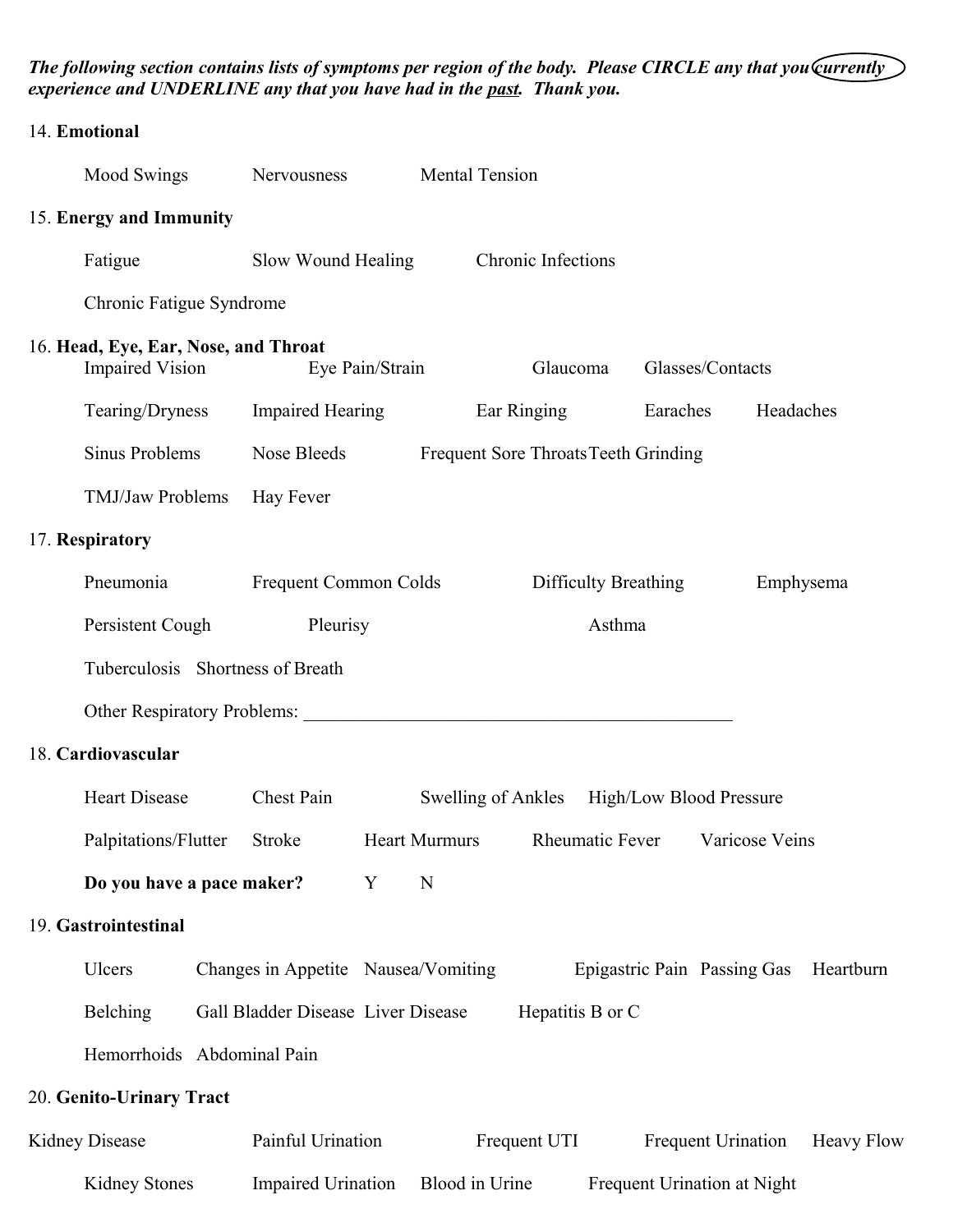## 21. **Female Reproductive/Breasts**

| Irregular Cycles                | <b>Breast Lumps/Tenderness</b> |                          |          | Nipple Discharge                | <b>Heavy Flow</b> |                                |
|---------------------------------|--------------------------------|--------------------------|----------|---------------------------------|-------------------|--------------------------------|
| Vaginal Discharge               | Premenstrual Problems          |                          | Clotting |                                 |                   | <b>Bleeding Between Cycles</b> |
| Menopausal Symptoms             |                                | Difficulty Conceiving    |          | Painful Periods                 |                   |                                |
| 22. Menstrual/Birthing History: |                                |                          |          |                                 |                   |                                |
| 1. Age of First Menses:         |                                | 4. Birth Control Type:   |          |                                 |                   | 7. $\#$ of Abortions:          |
| 2. $\#$ of Days of Menses:      |                                | 5. $\#$ of Pregnancies:  |          |                                 |                   | $8. \#$ of Live Births:        |
| 3. Length of Cycle:             |                                | $6. \#$ of Miscarriages: |          |                                 |                   |                                |
| 23. Male Reproductive           |                                |                          |          |                                 |                   |                                |
| <b>Sexual Difficulties</b>      | <b>Prostrate Problems</b>      |                          |          | <b>Testicular Pain/Swelling</b> |                   | Penile Discharge               |

## 24. **Musculoskeletal**

### **(Please use the following diagram to indicate regions of distress, using the key at the right.)**



**Key**  $X = \text{pain}$  (if it radiates, please indicate the direction with a  $\rightarrow$ )  $N =$  numbness  $B =$ burning  $O = t$ ension  $* =$  stiffness (joints)

# 25. **Neurologic**

| Vertigo/Dizziness        | Paralysis | Numbness/Tingling | Loss of Balance   | Seizures/Epilepsy |
|--------------------------|-----------|-------------------|-------------------|-------------------|
| 26. Endocrine            |           |                   |                   |                   |
| Hypothyroid Hypoglycemia |           | Hyperthyroid      | Diabetes Mellitus | Night Sweats      |

Feeling Hot or Cold